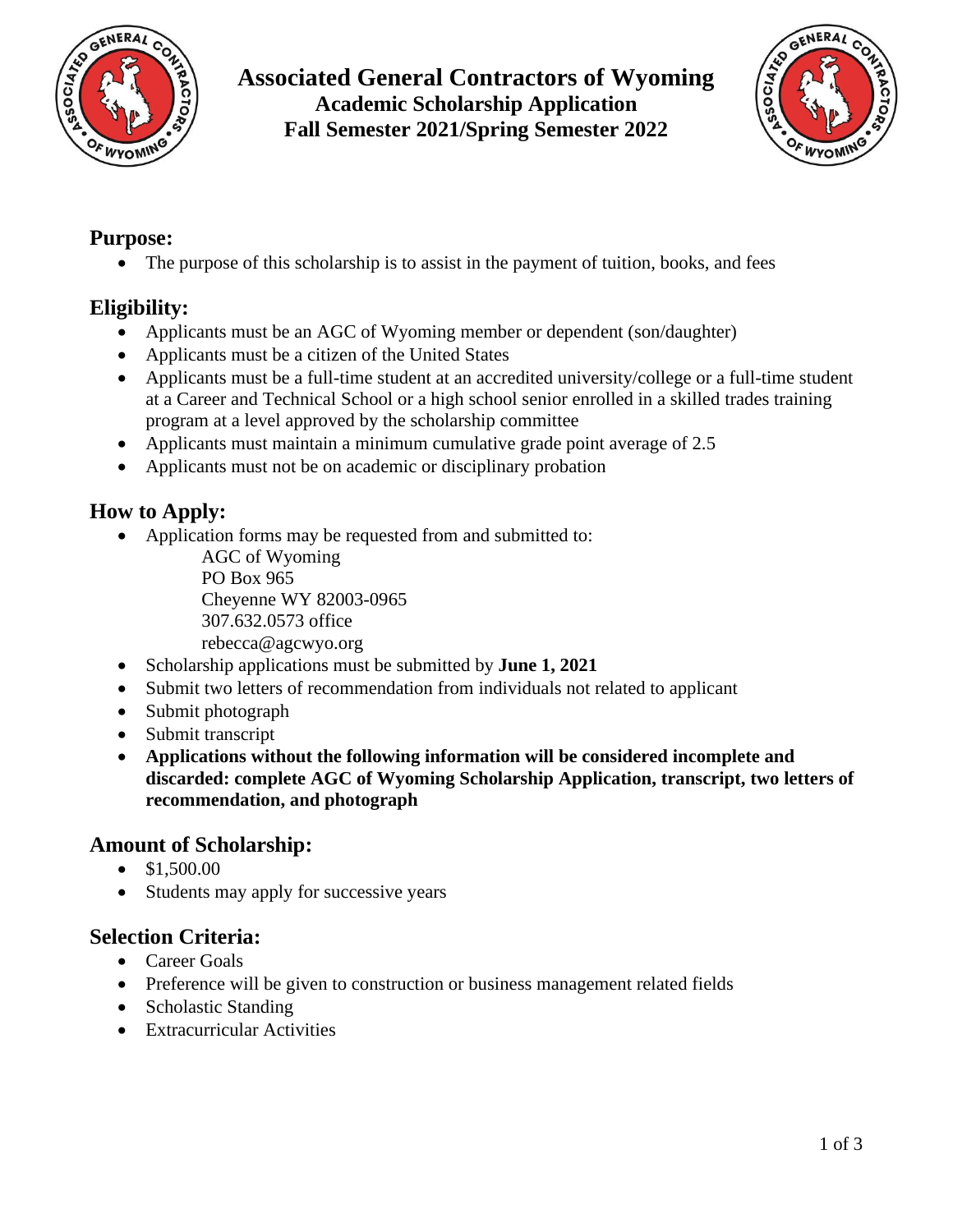

**Associated General Contractors of Wyoming Academic Scholarship Application Fall Semester 2021/Spring Semester 2022**



| Name:                   |         |      |
|-------------------------|---------|------|
| <b>Mailing Address:</b> |         |      |
| City:                   | State:  | Zip: |
| Phone:                  | E-mail: |      |
|                         |         |      |

Are you an American Citizen:

Name of AGC member company, employee name, and your relation to the employee:

## **High School/College/University/School Information**

High School/College/University last attended:

Current GPA (attach copy of certified transcript):

College/University/Training Program you are enrolled to attend:

Year in school as of August 1, 2021 (freshman, sophomore, etc.):

Type of degree/certificate you are pursuing:

# **Employment/Activities Information**

Employment history:

Honors/awards received and offices/positions held: